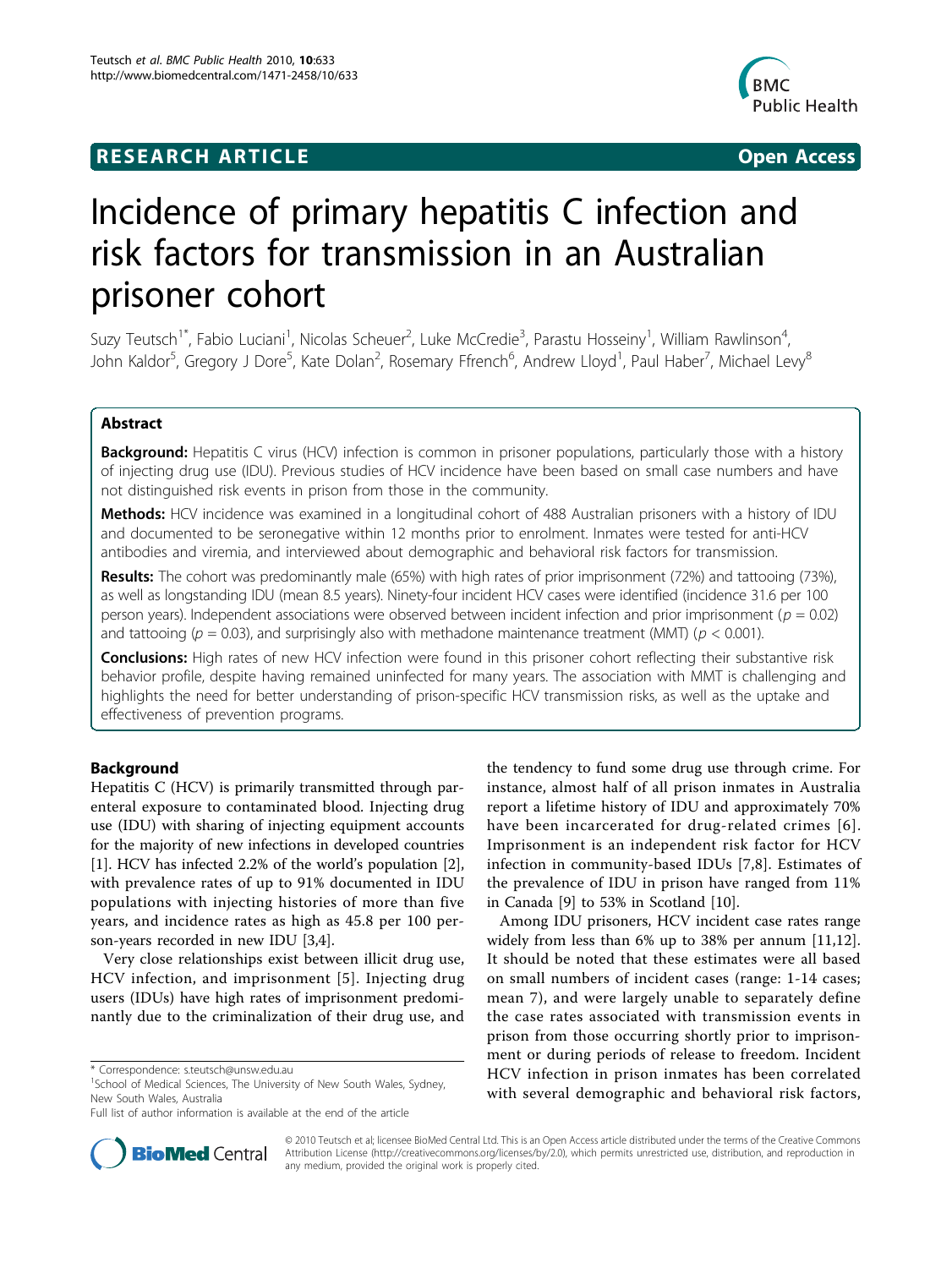including age, female gender, tattooing, as well as specific injecting behaviors including sharing of needles and syringes and heroin as a drug of choice [[13-18](#page-7-0)]. A recent meta-analysis of six published studies of HCV incidence in prison inmates [[11,13](#page-7-0),[15](#page-7-0),[18-20](#page-7-0)] reported that the risk of HCV infection was eight times greater in IDU prisoners than in non-IDU prisoners [[21\]](#page-7-0).

The aims of this study were to determine HCV incidence amongst an IDU prisoner cohort delineating likely in-prison from community transmission events, and to carry out a detailed examination of demographic and behavioral risk factors associated with HCV transmission.

## Methods

## Subjects

From September 2005 to May 2009 adult prison inmates were recruited at 19 of 30 correctional centres housing adult male or females in New South Wales, Australia as part of the Hepatitis C Incidence and Transmission in Prisons Study (HITS-II) prospective cohort. The data reported here were derived from the enrolment interview and laboratory testing for anti-HCV antibodies and HCV RNA.

Male and female inmates were recruited into the HITS cohort by several methods, including promotional flyers at prison clinics, word of mouth amongst inmates, and by research nurses directly approaching inmates who had a recent negative anti-HCV antibody test result in their prison medical record (of whom less than 10% declined enrolment). Subjects were enrolled if they met all of the following inclusion criteria: 18 years of age or older; selfreported lifetime history of IDU; a documented negative anti-HCV antibody test result within the previous 12 months (performed either in prison or in the community, and sighted in the prison medical file); and adequate English to provide both valid written informed consent and to participate in the study interview. Subjects were excluded if they were forensic inmates (i.e. those unable to stand trial due to mental illness), or had HIV infection, chronic hepatitis B infection, or were pregnant at the time of enrolment (as these parameters impacted on immunological studies which form part of the study protocol reported elsewhere - Cameron B et al., manuscript in preparation). All subjects provided written, informed consent and received a \$A10 payment upon completion of the interview and initial blood sampling. The consent form included specific details about the risk factors for acquiring hepatitis C and a listing of hepatitis services for contact should further information be required, as well as a provision for informing inmates of their HCV serology and virology test results and post-test counselling, with referral to a hepatitis clinical service for further assessment and care if the results suggested HCV infection.

### Interview

The interviews were conducted by a research nurse employed through Justice Health (i.e. the prison health service, which is independent of the custodial authority). The initial interview, adapted from that used previously in the HITS-I study [\[22](#page-7-0)] recorded demographic characteristics, and behavioral risk factors for HCV transmission (such as injecting behaviors, physical assaults or injuries, tattooing and body piercing) over: the lifetime; in the three months prior to current incarceration; and in the period during the current incarceration (see Additional file [1](#page-7-0): Appendix).

## HCV serological and virological testing

A 10 ml venous blood sample was collected from each inmate. HCV antibody testing was performed using the qualitative Abbott ARCHITECT Anti-HCV chemiluminescent microparticle immunoassay (Abbott Diagnostics, Abbott Park, IL, USA), and confirmed either using the INNOTEST HCV Ab IV ELISA assay (Innogenetics, Gent, Belgium) or Monolisa™ HCV Ag-Ab ULTRA assay (Bio-Rad Laboratories, Marnes-la-Coquette, France). Qualitative HCV RNA detection was performed either using the VERSANT HCV RNA Qualitative Transcription Mediated Amplification (TMA) assay (Bayer Diagnostics, Emeryville, CA, USA; lower limit of detection: 3200 copies/ml) or COBAS AmpliPrep/COBAS TaqMan HCV assay (Roche, Branchburg, NJ, USA; lower limit of detection 223 copies/ml).

## Data management

All interviews and HCV test results were entered into a database created within SPSS for Windows (v. 17.0, Chicago, IL, USA). A random sample of entered data (10% of records) was checked by a study member not involved in data collection or data entry, with a larger data sample checked if the error rate was found to be greater than 5%. Data entry errors were corrected prior to statistical analyses.

## Statistical analysis

Unadjusted HCV incidence rates were determined using the person-years method with exact 95% Poisson confidence intervals [[23\]](#page-8-0). Different intervals of observation were estimated according to HCV seroconversion status in order to reliably attribute risk behaviors for HCV infection either to within-prison or outside-prison: firstly for inmates who were HCV seropositive on the enrolment test (regardless of whether they were HCV RNA positive or negative), 42 days was added to the pre-enrolment anti-HCV antibody negative test date to account for the period prior to that date during which risk behaviors associated with HCV transmission may have occurred, but was not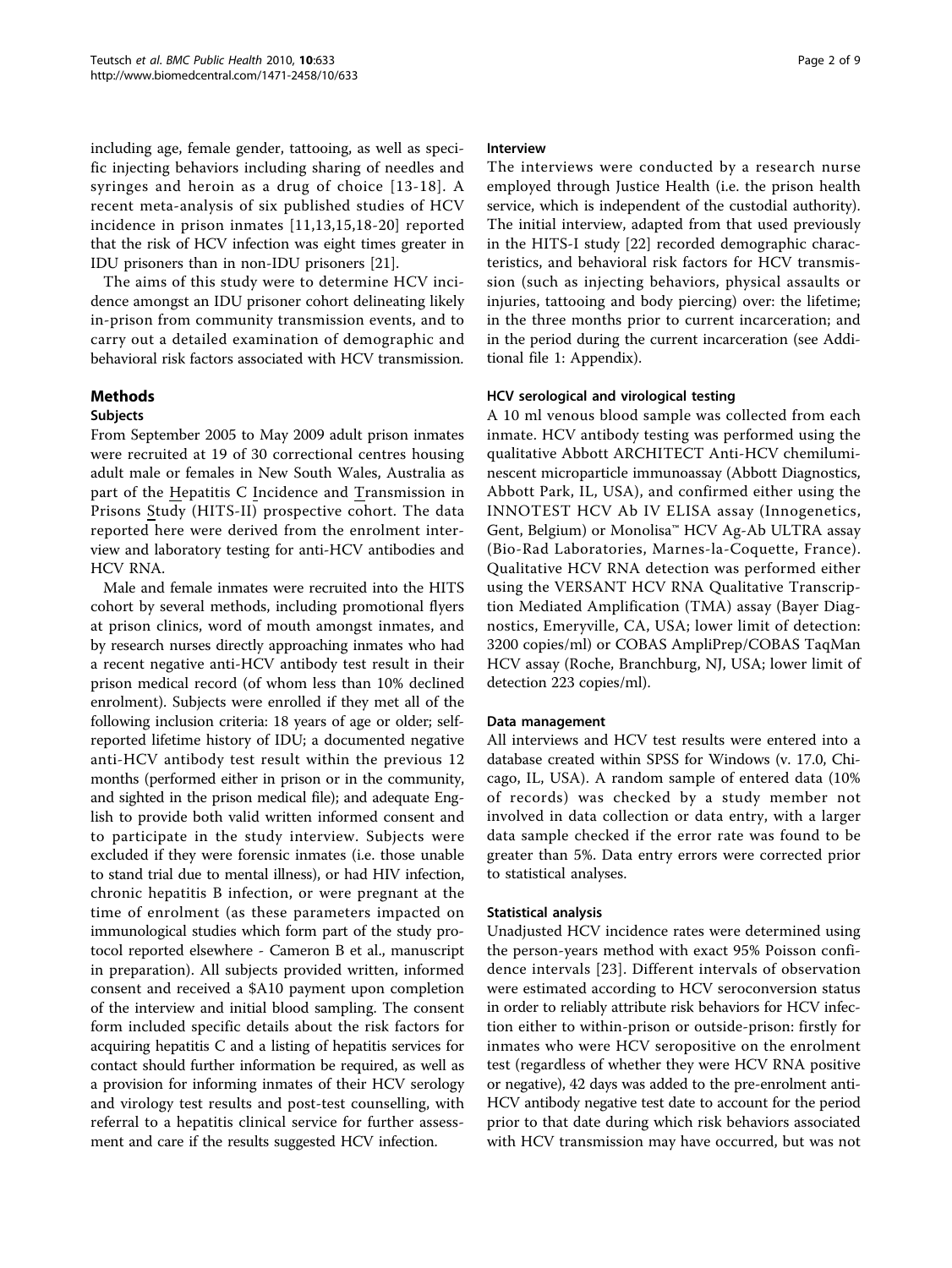yet detected as seroconversion on the first test [[24\]](#page-8-0). The estimated date of infection for these subjects was then taken as the midpoint between the adjusted first and second HCV test dates. Secondly, for inmates who were HCV seronegative and RNA negative on the enrolment test, the same adjustment for the first test date was made. Thirdly, for inmates who were HCV RNA positive on the enrolment test, but seronegative or antibody indeterminate on that date, 14 days was subtracted from the enrolment HCV test date to provide the estimated date of infection.

A corroborative incidence estimate was also calculated based on the number of subjects who were viremic, but seronegative. This estimate is based on an assumption that in primary infection, viremia precedes seroconversion by a median of 42 days, allowing incidence to be calculated from cross-sectional data [[25](#page-8-0)], according to the following formula: I =  $(n_{\text{vsn}}/N_{\text{sn}}) \times (365/42) \times (100)$ ; where I = incidence per 100 py,  $n_{\text{vsn}}$  = number of HCV RNA positive/seronegative subjects,  $N_{sn}$  = total number of seronegative subjects.

Incidence rates within the following subgroups were determined: age at first test (18-25 years vs. >25 years), gender, whether Aboriginal and/or Torres Strait Islander (ATSI), whether continuously in prison for the duration of observation (defined as having been incarcerated at least 42 days prior to the initial HCV test until the time of the second test), injecting drugs since most recent entry into prison, having a tattoo, duration of injection at pre-enrolment test  $(5$  years, 5-10 years, 10+ years), predominant drug injected (heroin, methamphetamine, cocaine, methadone/buprenorphine), sharing injecting equipment, and whether currently receiving methadone maintenance treatment (MMT). HCV incidence rates within subjects who were of ATSI ethnicity were specifically examined, as this population is significantly overrepresented within the Australian custodial system, and has a higher prevalence of blood borne viral infections [[26,27\]](#page-8-0). Subjects were designated as ATSI on the basis of self-report during the enrolment interviews. In addition, incidence rates were determined for inmates who were not continuously in prison during the period of observation and who reported injecting drugs in the three months prior to imprisonment, as this may have contributed to incident infection within this sub-group.

Univariate associations between demographic and behavioral risk factors for HCV infection were performed using the  $\chi^2$  statistic for categorical data or unpaired two-tailed  $t$  tests for continuous data (SPSS for Windows v. 17.0). Risk factors with trends towards associations ( $p < 0.2$ ) in the univariate analyses, in addition to those previously reported in the published literature were further investigated in multivariate logistic regression analysis using R [[28](#page-8-0)] and SAS (v. 9.1; Cary, NC, USA) statistical software packages.

### Ethics

Ethical approval was obtained from Human Research Ethics Committees of Justice Health (reference number GEN 31/05), New South Wales Department of Corrective Services (reference number 05/0884), and the University of New South Wales (reference number 05094), all located in Sydney, Australia.

## Results

### **Demographics**

The demographic characteristics of the 488 inmates are shown in Table 1. The subjects were representative of the general IDU inmate population, including a predominance of young males (mean age 28 years) with relatively low educational attainment (76% with less than 10 years of education), and a high rate of previous imprisonment (72%) and longstanding IDU (mean duration 8.5 years) with a high frequency of sharing behavior (63%). Approximately one quarter of subjects reported ongoing IDU since imprisonment (n = 133; 27%).

## HCV incidence

Analysis of the enrolment blood samples identified 94 HCV incident cases (19% of the cohort) located in 17 of the 19 recruiting correctional centers, including 51 men (54%) and 43 women (46%). Eighty-five of these incident cases (90%) had seroconverted, of whom 57 (67%) were viremic; and another nine (10%) were viremic, but were either antibody indeterminate or negative.

The overall HCV incidence rate was 31.6 per 100 person years (100 py; 95% confidence interval 25.6-38.7). The incidence rate based on seropositive subjects only  $(N = 85)$  was 28.6 per 100 py (22.8-35.4). The corroborative incidence estimate based on the viremic, but seronegative, case rate was 16.0 per 100 py (7.4-30.0). Analysis of HCV incidence rates by selected demographic and behavioral subgroups (Table [2\)](#page-3-0) showed that the HCV incidence was significantly higher in subjects

| Table 1 Demographic and behavioral characteristics of |  |
|-------------------------------------------------------|--|
| subjects enrolled in the HITS cohort $(n = 488)$      |  |

| Variable                                 | $N = 488$ |
|------------------------------------------|-----------|
| Mean age; years (SD)                     | 28 (6.9)  |
| Male; No. (%)                            | 318 (65)  |
| Less than 10 years education; No. (%)    | 373 (76)  |
| $ATSI^{\dagger}$ ; No. (%)               | 121(25)   |
| Non-English speaking background; No. (%) | 9(2)      |
| Previous imprisonment; No. (%)           | 352 (72)  |
| Ever had a tattoo; No. (%)               | 354 (73)  |
| Mean duration of IDU; years (SD)         | 8.5(6.2)  |
| Ever shared injecting equipment; No. (%) | 306 (63)  |
| IDU whilst in prison; No. (%)            | 133 (27)  |

† Aboriginal or Torres Strait Islander descent.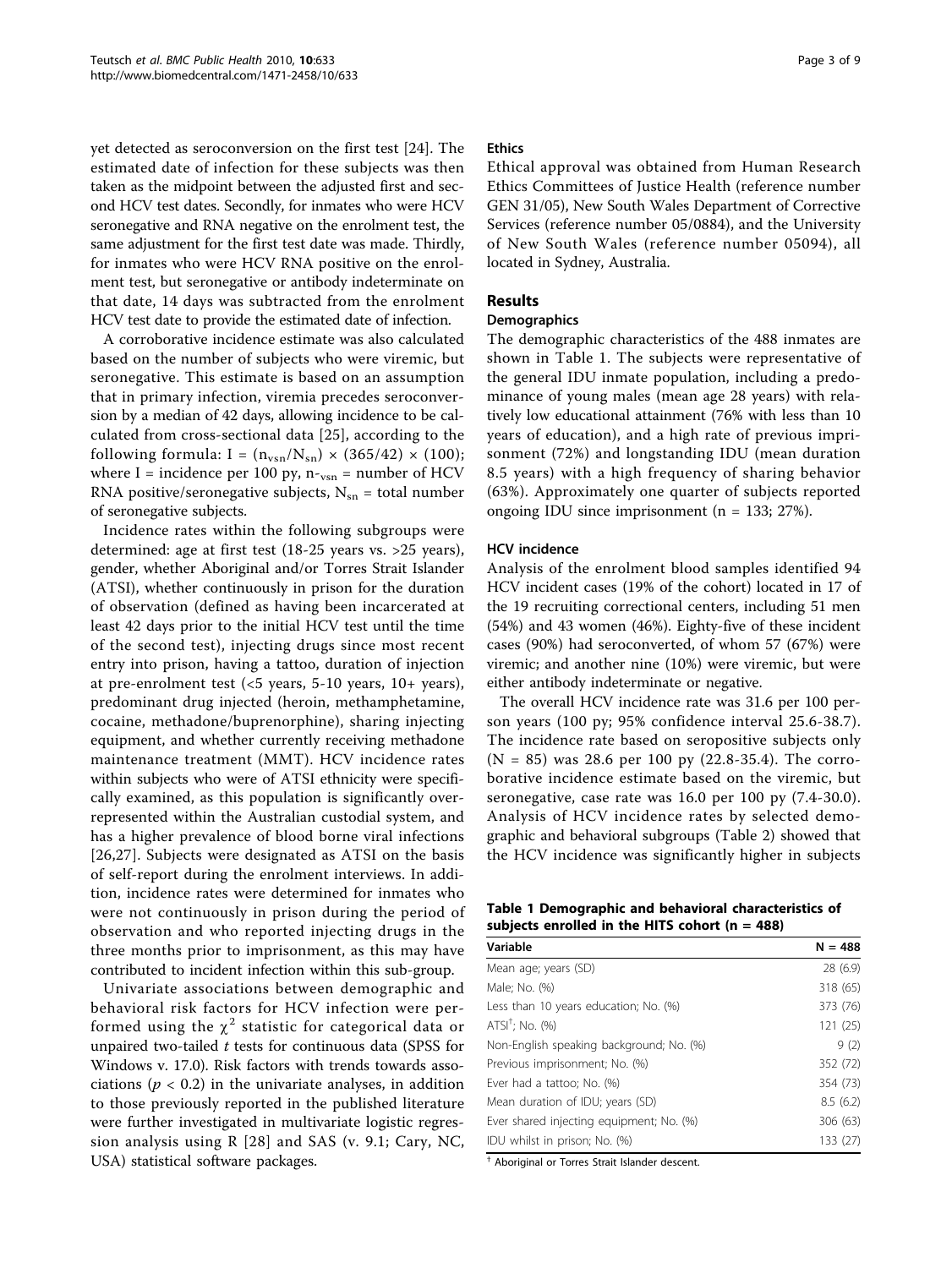|                                        | No. incident cases | Incidence rate per 100 p.y. | 95% $CI+$     | Rate ratio <sup>§</sup> | 95% CI <sup>++</sup> |
|----------------------------------------|--------------------|-----------------------------|---------------|-------------------------|----------------------|
| <b>Total sample</b>                    | 94                 | 31.6                        | $25.6 - 38.7$ |                         |                      |
| Age at first HCV test                  |                    |                             |               |                         |                      |
| 18 - 25 years                          | 35                 | 26.4                        | 18.4 - 36.6   | 1.0                     |                      |
| >25 years                              | 59                 | 35.9                        | $27.3 - 46.3$ | 1.4                     | $0.9 - 2.1$          |
| Gender                                 |                    |                             |               |                         |                      |
| Male                                   | 51                 | 26.2                        | $19.5 - 34.4$ | 1.0                     |                      |
| Female                                 | 43                 | 42.0                        | $30.4 - 56.5$ | 1.6                     | $1.1 - 2.4$          |
| Ethnic background                      |                    |                             |               |                         |                      |
| Other                                  | 68                 | 29.2                        | $22.7 - 37.0$ | 1.0                     |                      |
| <b>ATSI</b>                            | 26                 | 40.4                        | $26.4 - 59.2$ | 1.4                     | $0.9 - 2.2$          |
| Continuously in prison                 |                    |                             |               |                         |                      |
| No                                     | 70                 | 37.0                        | $28.8 - 46.7$ | 1.0                     |                      |
| Yes                                    | 24                 | 22.6                        | $14.5 - 33.6$ | 0.6                     | $0.4 - 1.0$          |
| Ever had a tattoo                      |                    |                             |               |                         |                      |
| No                                     | 17                 | 19.3                        | $11.2 - 30.8$ | 1.0                     |                      |
| Yes                                    | 76                 | 36.5                        | $28.7 - 45.6$ | 1.9                     | $1.1 - 3.3$          |
| IDU in 3 months prior to imprisonment* |                    |                             |               |                         |                      |
| No                                     | 36                 | 20.9                        | $14.6 - 28.9$ | 1.0                     |                      |
| Yes                                    | 58                 | 46.6                        | $35.4 - 60.2$ | 2.2                     | $1.5 - 3.4$          |
| IDU since imprisonment                 |                    |                             |               |                         |                      |
| No                                     | 63                 | 29.3                        | $22.5 - 37.5$ | 1.0                     |                      |
| Yes                                    | 31                 | 38.0                        | $25.8 - 54.0$ | 1.3                     | $0.83 - 2.0$         |
| Duration of IDU                        |                    |                             |               |                         |                      |
| $<$ 5 years                            | 21                 | 24.3                        | $15.0 - 37.1$ | 1.0                     |                      |
| $5 - 10$ years                         | 43                 | 36.6                        | $26.5 - 49.3$ | 1.5                     | $0.9 - 2.6$          |
| >10 years                              | 29                 | 31.3                        | $21.0 - 45.0$ | 1.3                     | $0.7 - 2.3$          |
| Main drug injected                     |                    |                             |               |                         |                      |
| Heroin                                 | 69                 | 35.1                        | $27.3 - 44.5$ | 1.4                     | $0.9 - 2.3$          |
| Methamphetamine                        | 82                 | 32.3                        | $25.7 - 40.1$ | $1.1\,$                 | $0.7 - 2.2$          |
| Cocaine                                | 48                 | 34.0                        | $25.1 - 45.1$ | 1.2                     | $0.8 - 1.7$          |
| Methadone/buprenorphine                | 40                 | 40.7                        | $29.1 - 55.5$ | 1.5                     | $1.0 - 2.3$          |
| Sharing injecting equipment            |                    |                             |               |                         |                      |
| No                                     | 31                 | 30.0                        | $20.3 - 42.5$ | 1.0                     |                      |
| Yes                                    | 63                 | 33.8                        | $26.0 - 43.3$ | $1.1\,$                 | $0.7 - 1.8$          |
| <b>Receiving MMT</b>                   |                    |                             |               |                         |                      |
| No                                     | 58                 | 24.6                        | $18.6 - 31.7$ | 1.0                     |                      |
| Yes                                    | 36                 | 60.1                        | $42.1 - 83.2$ | 2.5                     | $1.6 - 3.7$          |

<span id="page-3-0"></span>

| Table 2 HCV incidence rates in the HITS cohort stratified for demographic and behavioral risk variables ( $N = 488$ ) |  |
|-----------------------------------------------------------------------------------------------------------------------|--|
|-----------------------------------------------------------------------------------------------------------------------|--|

† Poisson-exact 95% confidence intervals.

 $\frac{6}{5}$  Figures in bold are significant at p < 0.05.

<sup>††.</sup> Exact method (mid-p).

 $*$  Only among inmates who were not continuously in prison included (n = 246).

who were female ( $p = 0.02$ ), and somewhat higher in subjects with ATSI background, though this did not reach significance ( $p = 0.09$ ). Incidence rates were significantly higher in those who reported: having been tattooed ( $p = 0.01$ ); IDU in the three months prior to imprisonment ( $p < 0.001$ ), and in those who were receiving MMT ( $p < 0.001$ ), including those who reported injecting methadone ( $p = 0.05$ ). Inmates who had been continuously in prison had a lower incidence  $(p = 0.04)$ .

## Demographic and behavioral risk associations with HCV incident infection

Univariate analyses examined associations between HCV incidence and demographic or behavioral risk variables recorded in relation to the following time periods: 'ever'; 'in the three months prior to entry into prison', and 'since entry into prison' (Table [3](#page-4-0)). Significant positive associations were observed between incident HCV infection and: a shorter duration of current imprisonment (mean 28 versus 52 weeks;  $p < 0.001$ ); a higher frequency of previous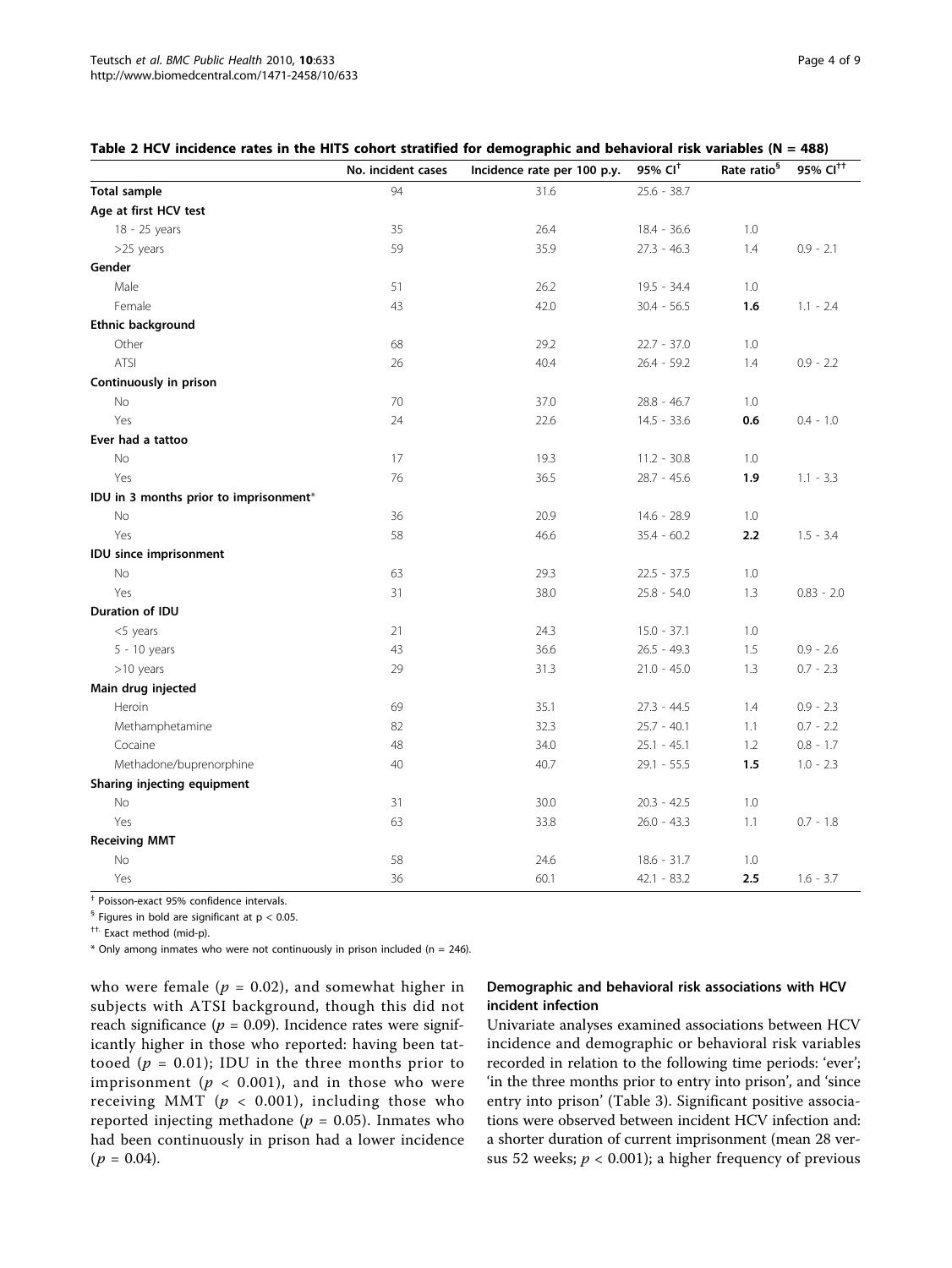| Variable                                       | Incident cases $(n = 94)$ | Uninfected subjects ( $n = 394$ ) | $\boldsymbol{p}$ | 95% CI      |
|------------------------------------------------|---------------------------|-----------------------------------|------------------|-------------|
| Mean age; years (SD)                           | 28 $(\pm 7)$              | $27 (\pm 7)$                      | 0.08             |             |
| Male gender; No. (%)                           | 51 (54)                   | 267 (68)                          | 0.01             | $0.4 - 0.9$ |
| ATSI; No. (%)                                  | 26 (28)                   | 92 (23)                           | 0.38             | $0.8 - 2.1$ |
| Less than 10 years education; No. (%)          | 71 (76)                   | 302 (77)                          | 0.82             | $0.6 - 1.6$ |
| Duration of imprisonment; weeks (SD)           | 28 (±39)                  | 52 (±95)                          | < 0.001          |             |
| Previously imprisoned; No. (%)                 | 79 (84)                   | 276 (70)                          | < 0.01           | $1.2 - 4.1$ |
| Continuous imprisonment; No. (%)               | 24 (26)                   | 216 (55)                          | < 0.001          | $0.2 - 0.5$ |
| Ever:                                          |                           |                                   |                  |             |
| Mean duration of IDU; years (SD) (mean, years) | 9.5 $(\pm 6.8)$           | $8.1 (\pm 6.0)$                   | 0.04             |             |
| Tattoo; No. (%)                                | 76 (81)                   | 278 (71)                          | 0.03             | $1.1 - 3.3$ |
| Body-piercing; No. (%)                         | 68 (72)                   | 307 (78)                          | 0.25             | $0.4 - 1.2$ |
| Fight with blood; No. (%)                      | 37 (39)                   | 167(42)                           | 0.79             | $0.6 - 1.5$ |
| Stabbed; No. (%)                               | 24 (26)                   | 109 (28)                          | 0.68             | $0.5 - 1.5$ |
| Shared a razor; No. (%)                        | 12(13)                    | 66 (17)                           | 0.39             | $0.4 - 1.5$ |
| Haircut with laceration; No. (%)               | 21 (22)                   | 85 (22)                           | 0.87             | $0.6 - 1.8$ |
| Blood contact during sport; No. (%)            | 12(13)                    | 80 (20)                           | 0.11             | $0.3 - 1.1$ |
| Needle-stick injury; No. (%)                   | 21 (22)                   | 68 (17)                           | 0.28             | $0.8 - 2.4$ |
| IDU in prison; No. (%)                         | 49 (52)                   | 147 (37)                          | 0.01             | $1.1 - 2.8$ |
| Injected by someone else; No. (%)              | 58 (62)                   | 284 (72)                          | 0.04             | $0.4 - 1.0$ |
| Injected heroin; No. (%)                       | 69 (73)                   | 249 (63)                          | 0.06             | $1.0 - 2.7$ |
| Injected methamphetamine; No. (%)              | 82 (87)                   | 341 (87)                          | 0.86             | $0.5 - 2.1$ |
| Injected methadone/buprenorphine; No. (%)      | 40 (43)                   | 125 (32)                          | 0.05             | $1.0 - 2.5$ |
| Daily IDU; No. (%)                             | 82 (87)                   | 296 (75)                          | 0.01             | $1.2 - 4.3$ |
| Shared IDU equipment; No. (%)                  | 63 (67)                   | 243 (62)                          | 0.43             | $0.8 - 2.0$ |
| Drug & Alcohol counseling; No. (%)             | 69 (73)                   | 303 (77)                          | 0.42             | $0.5 - 1.4$ |
| 3 months prior to incarceration*               |                           |                                   |                  |             |
| IDU; No. (%)                                   | 58 (83)                   | 115 (65)                          | < 0.01           | $1.3 - 5.1$ |
| Daily IDU; No. (%)                             | 50 (71)                   | 75 (43)                           | < 0.001          | $1.9 - 6.1$ |
| Shared IDU equipment; No. (%)                  | 18(26)                    | 41 (23)                           | 0.69             | $0.6 - 2.2$ |
| Always bleach shared equipment, No. (%)        | 13 (19)                   | 16 (9)                            | 0.04             | $1.0 - 5.0$ |
| Since incarceration:                           |                           |                                   |                  |             |
| IDU; No. (%)                                   | 31(33)                    | 102 (26)                          | 0.17             | $0.9 - 2.3$ |
| Daily IDU; No. (%)                             | 3(3)                      | 15(5)                             | 0.56             | $0.2 - 2.4$ |
| Shared IDU equipment; No. (%)                  | 27 (29)                   | 93 (24)                           | 0.30             | $0.8 - 2.2$ |
| Always bleach shared equipment, No. (%)        | 20(21)                    | 63 (16)                           | 0.22             | $0.8 - 2.5$ |
| Recent break from IDU >6 months; No. (%)       | 33 (35)                   | 208 (53)                          | < 0.01           | $0.3 - 0.7$ |
| Currently on MMT; No. (%)                      | 36 (38)                   | 63 (16)                           | < 0.001          | $2.0 - 5.3$ |

<span id="page-4-0"></span>

|  |  |  | Table 3 Univariate analyses of demographic and risk behavior for incident HCV infection in the HITS cohort (n = 488) |
|--|--|--|----------------------------------------------------------------------------------------------------------------------|
|--|--|--|----------------------------------------------------------------------------------------------------------------------|

 $*$  Only inmates who were not continuously in prison were included in this analysis (n = 246).

imprisonment (84% of incident cases versus 70% of noncases;  $p < 0.01$ ); a longer duration of IDU (mean 9.5 versus 8.1 years;  $p = 0.04$ ); ever having had a tattoo (81% of incident cases versus 71% of non-cases,  $p = 0.03$ ), female gender (46% versus 32%,  $p = 0.01$ ), ever having ever injected drugs either in prison or in a juvenile detention center (52% versus 37%,  $p = 0.01$ ), having ever had an injecting frequency of daily or more (87% versus 75%,  $p = 0.01$ ); and receiving MMT at the time of the interview (38% versus 16%;  $p < 0.001$ ). Injecting methadone was also significantly associated with incident infection (43% vs. 32%, p = 0.046). Having injected drugs (83% versus 65%,  $p < 0.01$ ); injected daily or more often  $(71\% \text{ versus } 43\%, \text{ p} < 0.001);$ and having always bleached shared equipment (19% versus 9%,  $p = 0.04$ ) in the three months prior to incarceration were also positively associated. Negative associations were also observed, including continuous imprisonment during the period of observation  $(26\% \text{ versus } 55\%, \text{ p} < 0.001)$ , having had a recent break from IDU (i.e. six months or more without reported injecting) (35% versus 53%,  $p =$ 0.002), and having been injected by someone else (62% versus 72%,  $p = 0.04$ ).

The results of the multivariate logistic regression analysis are shown in Table [4.](#page-5-0) Independent positive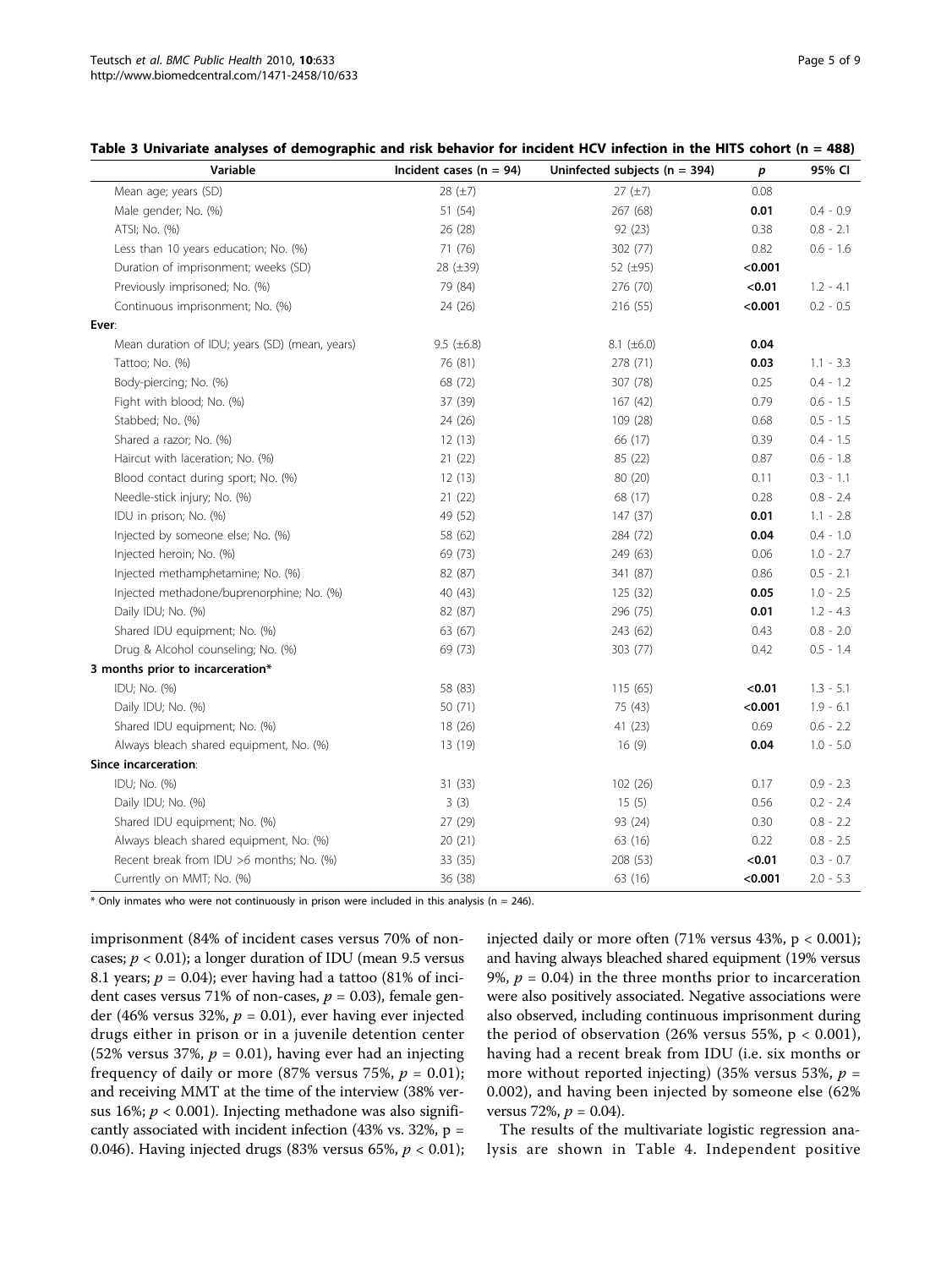<span id="page-5-0"></span>associations were observed between HCV incident infection and receiving MMT ( $p < 0.001$ ) and previous imprisonment ( $p = 0.02$ ). Positive associations were also observed with having tattoos ( $p = 0.03$ ), and with a frequency of injecting of daily or more ( $p = 0.02$ ) in the three months prior to imprisonment.

In order to further explore the unexpected association between incident infection and receiving MMT, the IDU behaviors reported by inmates receiving MMT who became incident cases and non-cases were compared with those not receiving MMT (see Additional file [2\)](#page-7-0). The total group of inmates receiving MMT was more likely to report having ever injected daily than those not receiving MMT ( $p = 0.001$ ); IDU since entry into prison  $(p = 0.04)$ ; and sharing IDU equipment since entry into prison ( $p = 0.08$ ), suggesting more significant opioid dependency (and hence the indication for MMT). Those receiving MMT were also more likely to report a 'decreasing' pattern of IDU since entry into prison, than those not receiving MMT ( $p = 0.01$ ), suggesting the treatment was likely to be favoring a reduction in injecting behavior of those on treatment. However, inmates receiving MMT were more likely to report injecting methadone than those not receiving MMT (52% vs. 29%,  $p < 0.001$ ), but this report was in relation to their lifetime pattern, and was not continued while imprisoned ( $p = 0.81$ ).

#### **Discussion**

This study reports the largest number of incident HCV cases identified in a longitudinal cohort of prison inmates ( $n = 94$ ). The overall HCV incidence rate (31.6) per 100 py) was higher than most previous reports [[11-15,18](#page-7-0)], potentially reflecting the specific inclusion of inmates who reported a lifetime history of IDU. This substantive case rate is noteworthy as the enrolled population can reasonably be categorized as longstanding and high risk IDUs with a mean duration of injecting (8.5 years), and with sharing of IDU equipment (63%), high rates of tattooing (73%), and prior imprisonment (72%) - each of which has been independently associated with the risk of HCV infection. Thus, this group appears to have been at high risk of HCV infection over a prolonged period, but have remarkably remained seronegative, and yet have a high rate of incident infection associated with incarceration. This high incidence may relate to changes in specific IDU behaviors in the unstable period both prior to, and immediately following, incarceration. Indeed, in both the univariate and logistic regression analyses, stronger associations were found with risk behaviours, such as IDU and sharing reported in the three months prior to imprisonment, than those 'since imprisonment'. Further, it is plausible that there is a causative relationship relating to drug availability, imprisonment and incident

| Variable                                                         | Odds ratio | 95% CI         | p       |
|------------------------------------------------------------------|------------|----------------|---------|
| Age $>25$ years                                                  | 1.29       | $0.69 - 2.43$  | 0.43    |
| Male gender                                                      | 0.75       | $0.41 - 1.39$  | 0.37    |
| <b>ATSI</b>                                                      | 1.36       | $0.73 - 2.53$  | 0.33    |
| Previously imprisoned                                            | 2.45       | $1.18 - 5.11$  | 0.02    |
| Continuously in prison                                           | 0.68       | $0.27 - 1.62$  | 0.41    |
| Duration of imprisonment (weeks)                                 | 0.93       | $0.73 - 1.20$  | 0.60    |
| Ever had a tattoo                                                | 2.01       | $1.01 - 4.01$  | 0.05    |
| Duration of IDU (years)                                          | 1.27       | $0.84 - 1.92$  | 0.26    |
| Ever shared IDU equipment                                        | 1.34       | $0.69 - 2.62$  | 0.39    |
| Ever daily IDU                                                   | 0.77       | $0.34 - 1.76$  | 0.53    |
| Ever injected heroin                                             | 0.76       | $0.39 - 1.48$  | 0.42    |
| Ever injected methadone/buprenorphine                            | 1.20       | $0.63 - 2.29$  | 0.57    |
| Ever IDU in prison                                               | 0.87       | $0.37 - 2.04$  | 0.74    |
| Ever injected by someone else                                    | 0.62       | $0.34 - 1.14$  | 0.12    |
| IDU in 3 months prior to imprisonment*                           | 0.93       | $0.31 - 2.78$  | 0.89    |
| Daily IDU in 3 months prior to imprisonment*                     | 3.70       | $1.36 - 10.10$ | 0.01    |
| Always bleached IDU equipment in 3 months prior to imprisonment* | 0.38       | $0.1 - 1.39$   | 0.14    |
| IDU since imprisonment                                           | 1.87       | $0.37 - 9.46$  | 0.45    |
| Shared IDU equipment since imprisonment                          | 0.91       | $0.18 - 4.48$  | 0.91    |
| Recent break from IDU (>6 months)                                | 0.90       | $0.47 - 1.70$  | 0.74    |
| Receiving MMT                                                    | 3.13       | $1.66 - 5.91$  | < 0.001 |

Table 4 Associations between demographic and behavioral characteristics and HCV incident case status using logistic regression analysis ( $n = 488$ )

\* Only inmates who were not continuously in prison were included in this analysis (n = 246).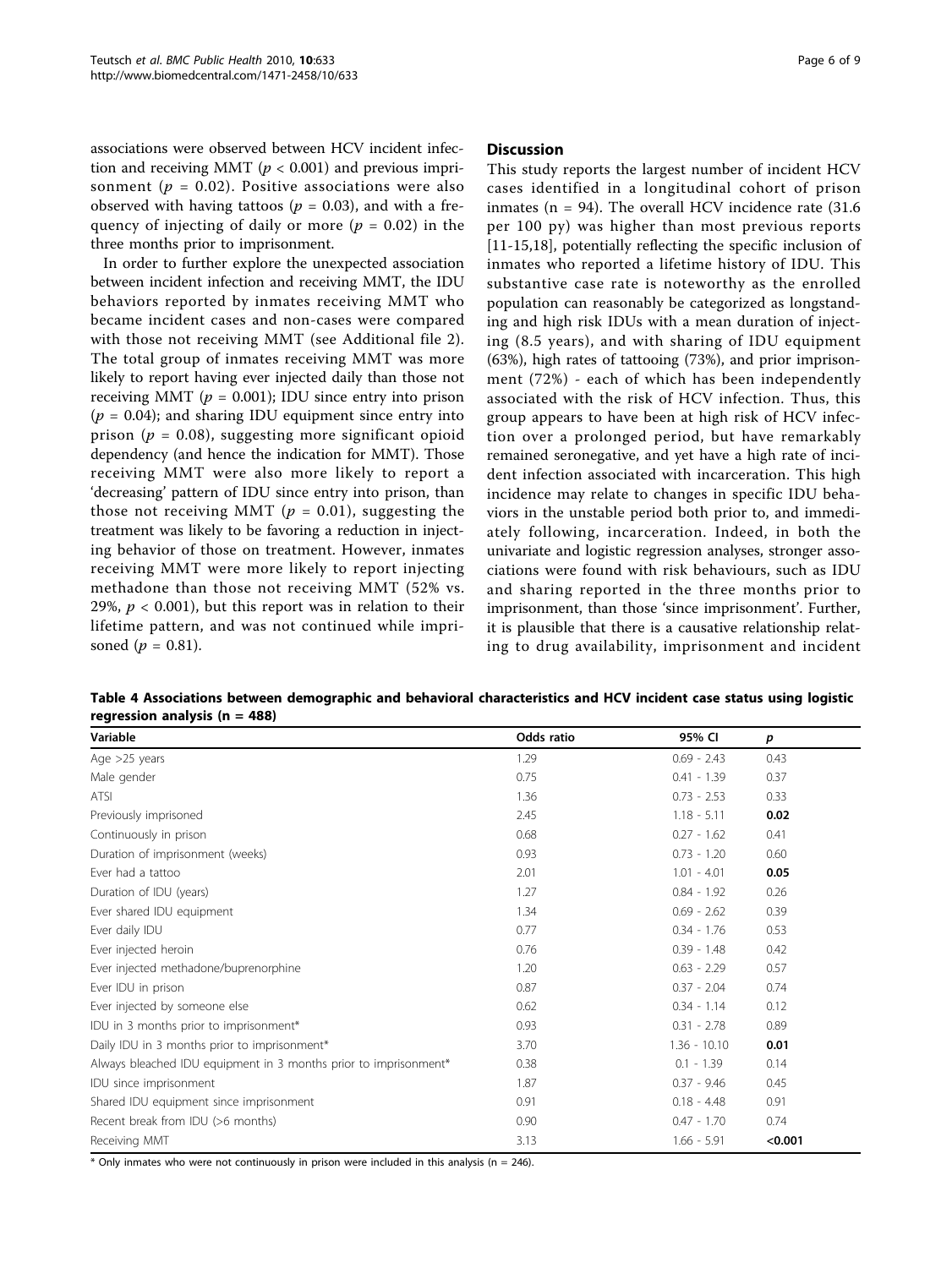infection in that increasing drug dependency and/or variations in drug supply may prompt the illegal acts which lead to arrest and imprisonment, and incident HCV infection in this period.

The cohort included IDU inmates who had been continuously imprisoned and those who had been both outside and inside prison during the period of surveillance. A preliminary analysis of a subset of the inmates reported here, who were continuously in prison  $(n =$ 120) has been described elsewhere [[29](#page-8-0)], which revealed an incidence of 34.2 per 100 py. This estimate is somewhat higher than the incidence of those continuously imprisoned in the current analysis (22.6 per 100 py).

In previous studies of IDU in the community, predictors of HCV seroconversion have included: reporting injecting in the previous six months, and more than daily IDU [\[3](#page-7-0)]; a duration of injecting of less than one year and injecting cocaine [[30](#page-8-0),[31\]](#page-8-0), sharing needles [[3,](#page-7-0)[30](#page-8-0),[32\]](#page-8-0) and sharing other injecting paraphernalia [\[3](#page-7-0),[32,33](#page-8-0)], being of female gender, and having a culturally and linguistically diverse background (CALD) [[31\]](#page-8-0). Among new IDUs with a CALD background in Australia, HCV seroconversion was strongly associated with sharing syringes, and other injecting equipment [[31\]](#page-8-0). By contrast, the only previous study of IDU prisoners with sufficient numbers of incident cases to allow risk assessment, revealed associations with older age, tattooing in prison, and injecting heroin [[16\]](#page-7-0). Perhaps surprisingly therefore, this study found modest associations between the incidence of HCV infection and specific IDU behaviors in prison inmates with only IDU in the three months prior to imprisonment being associated with incident infection. The possible explanations for this outcome may firstly include underreporting of actual IDU and sharing behaviors due to the difficulties in accurate recollection of specific IDU episodes over several months prior to the interview - this may be considered unlikely as more than half of the group reported daily IDU. Secondly, there may be limitations in the reporting of information relating to risk behaviors occurring in prison, as both IDU and tattooing are illegal - nevertheless the interviews were conducted in private and by research staff employed in the Justice Health Service, which is independent of the custodial authority.

Although consistent with previous reports [\[7,8,18](#page-7-0)], the associations between incident infection and lifetime histories of prior imprisonment and tattooing reported here, are unlikely to be direct as the subjects were found to be seronegative at screening. By contrast, it is likely that these variables act as surrogates for more recent risk behaviors potentially associated with HCV transmission. Thus, it is possible that there are additional risk behaviors relating to IDU (such as back-loading [\[4](#page-7-0)]), or other blood-to-blood events not adequately

explored in the interview schedule. For instance, the enrolment interview did not include detailed investigation of recent tattooing episodes, fights, and other parenteral blood contacts. These events are being sought in the follow-up interviews in the HITS cohort.

The strong association observed in the data reported here between HCV incidence and MMT has not previously been reported. This association may be attributable to injecting the dispensed drug rather than ingesting the dose (despite being supervised), as the rates of reported injecting of methadone were significantly higher in incident cases compared to non-cases. It was also noteworthy that approximately half of the inmates receiving MMT reported a lifetime pattern of injecting methadone, whereas only approximately a third of those not receiving MMT reported this behavioral risk. However, this report was not sustained in prison, raising the possibility of under-reporting of methadone injecting by those receiving MMT whilst in prison.

Another limitation in relation to this finding is that methadone treatment status at the time of the initial negative HCV test result may not have been the same as that recorded at enrolment. It is possible that the incident cases ( $n = 36$ ) and non-cases ( $n = 63$ ) on MMT differed in the continuity of that treatment and hence the likelihood of associated risk behaviors, although the mean methadone dose and the reported number of missed doses did not differ between these subgroups (data not shown). It is also possible that MMT uptake in prison is greater among individuals who are at higher risk of HCV infection. Consistent with previous reports [[16,17\]](#page-7-0), there was evidence that MMT was generally associated with a reduced frequency of IDU and sharing. The positive association between MMT and HCV incidence therefore warrants further investigation. For instance, continuous recording of dosages and periods of cessation of MMT may be informative. The generalizability of the MMT association finding should also be taken with caution, given the likely variations in HCV incidence and clear differences in MMT policies in prison settings internationally [[34\]](#page-8-0).

One of the mainstays of the prevention strategies for blood borne virus transmission in this prison setting is the provision of bleach (1% hypochlorite solution) and a recommended protocol (a repeated water rinse following by repeated bleach rinse, followed by repeated water rinse) for cleansing of injecting apparatus. Previous reports have raised concerns that although this disinfection method is likely to reduce HIV transmission, it may be less effective for HCV [[14](#page-7-0),[35-38](#page-8-0)]. Consistent with this concern, there was no apparent reduction in HCV incidence among individuals who reported IDU and sharing, but who indicated that they always bleachcleansed the injecting apparatus.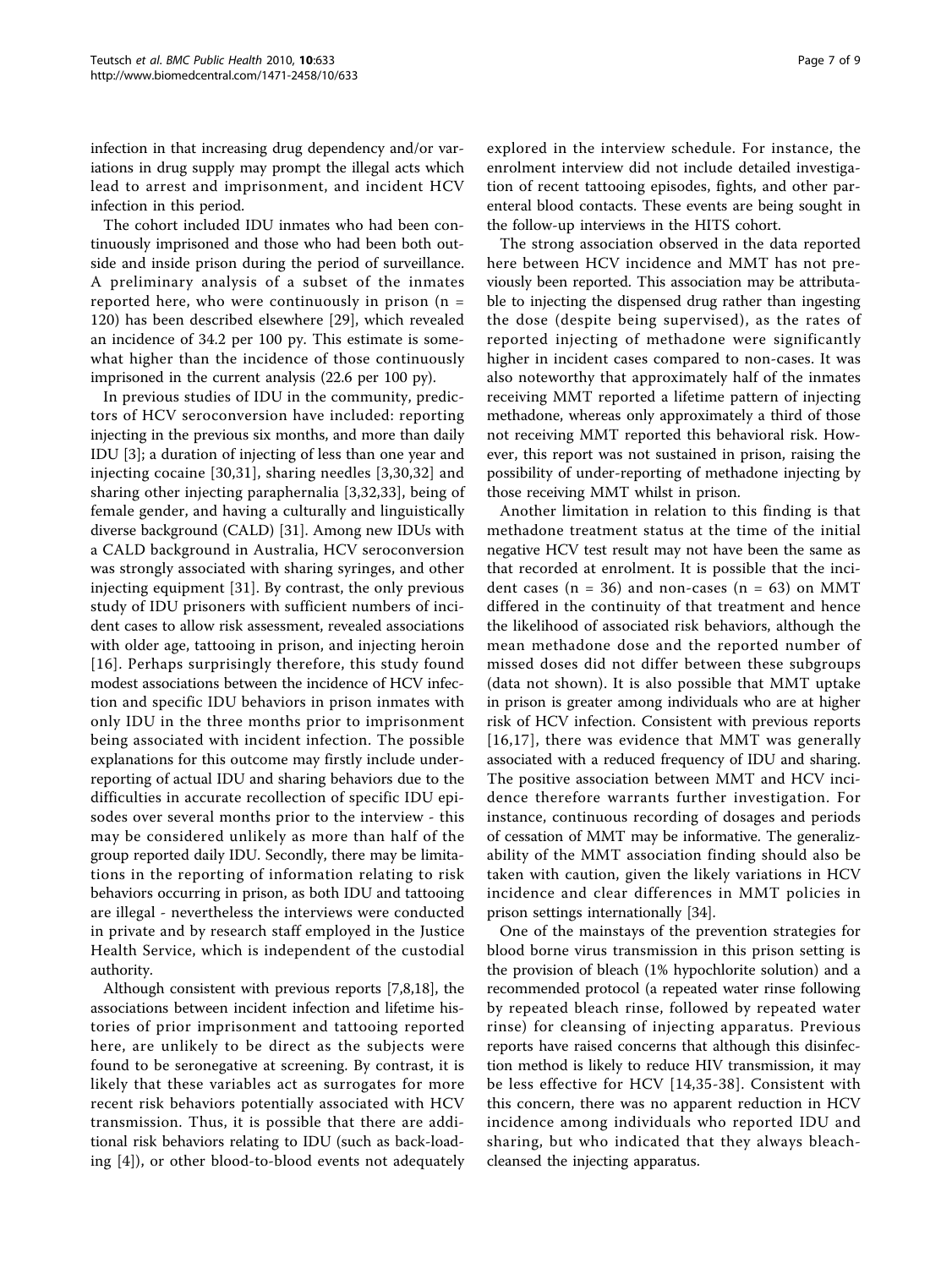## <span id="page-7-0"></span>Conclusions

The findings reported here raise concerns that imprisonment of IDUs is associated with an unacceptably high risk of acquisition of HCV infection, in particular in the period surrounding imprisonment. Further investigation of the specific circumstances in which transmissions are occurring is warranted to guide effective prevention strategies, such as introduction of professional tattooists and needle-syringe exchange programs in prison.

## Additional material

[Additional file 1:](http://www.biomedcentral.com/content/supplementary/1471-2458-10-633-S1.DOC) Appendix - Hepatitis C Incidence and Transmission in Prisons Study (HITS-II) Enrolment Interview. Questionnaire document

[Additional file 2: I](http://www.biomedcentral.com/content/supplementary/1471-2458-10-633-S2.DOC)DU behaviors amongst inmates receiving MMT. Table of frequencies and univariate comparisons

#### Abbreviations

HCV: hepatitis C virus; IDU: injecting drug use; MMT: methadone maintenance treatment; ATSI: Aboriginal or Torres Strait Islander.

#### Acknowledgements

The logistical support for the HITS project provided by the following individuals is gratefully acknowledged: Luke Grant (Department of Corrective Services), Leng Boonwaat (Justice Health), Hui Li (UNSW), Brendan Jacka (SEALS Virology Laboratory), Yong Pan (SEALS Virology Laboratory), Dr Peter Robertson (SEALS Serology Laboratory), Emma Jagger (UNSW), Lisa Elliott (UNSW), Dr Barbara Cameron (UNSW).

This study was supported by National Health and Medical Research Council, Australia (NHMRC Project No. 222887) and the University of New South Wales Hepatitis C Vaccine Initiative. FL, WR, GD, RF, PH and AL were each supported by an NHMRC Fellowship. These funding sources had no involvement in the study design; data collection, analysis and interpretation; writing of report; or in the decision to submit the paper for publication.

#### Author details

<sup>1</sup>School of Medical Sciences, The University of New South Wales, Sydney, New South Wales, Australia. <sup>2</sup>National Drug and Alcohol Research Centre, The University of New South Wales, Sydney, New South Wales, Australia. <sup>3</sup>Centre for Health Research in Criminal Justice, Justice Health, Sydney, New South Wales, Australia. <sup>4</sup>Virology Division, SEALS, Prince of Wales Hospital, Sydney, New South Wales, Australia. <sup>5</sup>The National Centre in HIV Epidemiology and Clinical Research, The University of New South Wales, Sydney, New South Wales, Australia. <sup>6</sup>The Burnet Institute, Melbourne, Victoria, Australia. <sup>7</sup> Drug Health Services, Royal Prince Alfred Hospital, Sydney, New South Wales, Australia. <sup>8</sup>College of Health Science, Australian National University, Canberra, Australian Capital Territory, Australia.

#### Authors' contributions

ST and ML led the writing of the manuscript and the initial data analysis. FL and NS ran the majority of the data analyses with input from AL, GD, KD, and PH. AL, ML, PH, KD, WR, JK, RF contributed to the overall conception, design and interpretation of the study, and to the writing. FL, NS, GD, LM, and PH contributed to the writing. All authors read and approved the final manuscript.

#### Competing interests

The authors declare that they have no competing interests.

Received: 16 July 2010 Accepted: 22 October 2010 Published: 22 October 2010

#### References

- 1. Alter MJ: [Epidemiology of hepatitis C in the West.](http://www.ncbi.nlm.nih.gov/pubmed/7597444?dopt=Abstract) Semin Liver Dis 1995, 15(1):5-14.
- 2. The Global Burden Of Hepatitis C WG: Global burden of disease (GBD) for hepatitis C. J Clinical Pharmacol 2004, 44(1):20-29.
- Villano SA, Vlahov D, Nelson KE, Lyles CM, Cohn S, Thomas DL: [Incidence](http://www.ncbi.nlm.nih.gov/pubmed/9399533?dopt=Abstract) [and risk factors for hepatitis C among injection drug users in Baltimore,](http://www.ncbi.nlm.nih.gov/pubmed/9399533?dopt=Abstract) [Maryland.](http://www.ncbi.nlm.nih.gov/pubmed/9399533?dopt=Abstract) J Clin Microbiol 1997, 35(12):3274-3277.
- 4. Maher L, Li J, Jalaludin B, Chant KG, Kaldor JM: High hepatitis C incidence in new injecting drug users: a policy failure? ANZJ Public Health 2007, 31(1):30-35.
- 5. Hunt DR, Saab S: [Viral hepatitis in incarcerated adults: a medical and](http://www.ncbi.nlm.nih.gov/pubmed/19240708?dopt=Abstract) [public health concern.](http://www.ncbi.nlm.nih.gov/pubmed/19240708?dopt=Abstract) Am J Gastroenterol 2009, 104(4):1024-1031.
- 6. Butler T, Milne L: The 2001 New South Wales Inmate Health Survey. Corrections Health Service. Sydney. ISBN: 0 7347 3560 X. [\[http://www.](http://www.justicehealth.nsw.gov.au/publications/Inmate_Health_Survey_2001.pdf) [justicehealth.nsw.gov.au/publications/Inmate\\_Health\\_Survey\\_2001.pdf\]](http://www.justicehealth.nsw.gov.au/publications/Inmate_Health_Survey_2001.pdf).
- 7. van Beek I, Dwyer R, Dore GJ, Luo K, Kaldor JM: [Infection with HIV and](http://www.ncbi.nlm.nih.gov/pubmed/9703523?dopt=Abstract) [hepatitis C virus among injecting drug users in a prevention setting:](http://www.ncbi.nlm.nih.gov/pubmed/9703523?dopt=Abstract) [retrospective cohort study.](http://www.ncbi.nlm.nih.gov/pubmed/9703523?dopt=Abstract) BMJ 1998, 317(7156):433-437.
- 8. Miller ER, Bi P, Ryan P: [Hepatitis C virus infection in South Australian](http://www.ncbi.nlm.nih.gov/pubmed/18790659?dopt=Abstract) [prisoners: seroprevalence, seroconversion, and risk factors.](http://www.ncbi.nlm.nih.gov/pubmed/18790659?dopt=Abstract) Int J Infect Dis 2009, 13(2):201-208.
- 9. Correctional, Service, Canada: 1995 Inmate Health Survey. Final report. Ottawa, The Service, Correctional Research and Development 1996.
- 10. Gore SM, Bird AG, Burns SM, Goldberg DJ, Ross AJ, Macgregor J: [Drug](http://www.ncbi.nlm.nih.gov/pubmed/7866170?dopt=Abstract) [injection and HIV prevalence in inmates of Glenochil prison.](http://www.ncbi.nlm.nih.gov/pubmed/7866170?dopt=Abstract) BMJ 1995, 310(6975):293-296.
- 11. Macalino GE, Vlahov D, Sanford-Colby S, Patel S, Sabin K, Salas C, Rich JD: [Prevalence and incidence of HIV, hepatitis B virus, and hepatitis C virus](http://www.ncbi.nlm.nih.gov/pubmed/15226146?dopt=Abstract) [infections among males in Rhode Island prisons.](http://www.ncbi.nlm.nih.gov/pubmed/15226146?dopt=Abstract) Am J Public Health 2004, 94(7):1218-1223.
- 12. Macalino GE, Vlahov D, Dickinson BP, Schwartzapfel B, Rich JD: [Community](http://www.ncbi.nlm.nih.gov/pubmed/16142665?dopt=Abstract) [incidence of hepatitis B and C among reincarcerated women.](http://www.ncbi.nlm.nih.gov/pubmed/16142665?dopt=Abstract) Clin Infect Dis 2005, 41(7):998-1002.
- 13. Crofts N, Stewart T, Hearne P, Ping XY, Breshkin AM, Locarnini SA: [Spread](http://www.ncbi.nlm.nih.gov/pubmed/7866168?dopt=Abstract) [of bloodborne viruses among Australian prison entrants.](http://www.ncbi.nlm.nih.gov/pubmed/7866168?dopt=Abstract) BMJ 1995, 310(6975):285-288.
- 14. Champion JK, Taylor A, Hutchinson S, Cameron S, McMenamin J, Mitchell A, Goldberg D: [Incidence of hepatitis C virus infection and associated risk](http://www.ncbi.nlm.nih.gov/pubmed/14977648?dopt=Abstract) [factors among Scottish prison inmates: a cohort study.](http://www.ncbi.nlm.nih.gov/pubmed/14977648?dopt=Abstract) Am J Epidemiol 2004, 159(5):514-519.
- 15. Christensen PB, Krarup HB, Niesters HG, Norder H, Georgsen J: [Prevalence](http://www.ncbi.nlm.nih.gov/pubmed/11421474?dopt=Abstract) [and incidence of bloodborne viral infections among Danish prisoners.](http://www.ncbi.nlm.nih.gov/pubmed/11421474?dopt=Abstract) Eur J Epidemiol 2000, 16(11):1043-1049.
- 16. Dolan KA, Shearer J, MacDonald M, Mattick RP, Hall W, Wodak AD: A randomised controlled trial of methadone maintenance treatment versus wait list control in an Australian prison system. Drug & Alcohol Depend 2003, 72(1):59-65.
- 17. Dolan KA, Shearer J, White B, Zhou J, Kaldor J, Wodak AD: [Four-year](http://www.ncbi.nlm.nih.gov/pubmed/15918812?dopt=Abstract) [follow-up of imprisoned male heroin users and methadone treatment:](http://www.ncbi.nlm.nih.gov/pubmed/15918812?dopt=Abstract) [mortality, re-incarceration and hepatitis C infection.](http://www.ncbi.nlm.nih.gov/pubmed/15918812?dopt=Abstract) Addiction 2005, 100(6):820-828.
- 18. Butler T, Kariminia A, Levy M, Kaldor J: [Prisoners are at risk for hepatitis C](http://www.ncbi.nlm.nih.gov/pubmed/15678792?dopt=Abstract) [transmission.](http://www.ncbi.nlm.nih.gov/pubmed/15678792?dopt=Abstract) Eur J Epidemiol 2004, 19(12):1119-1122.
- 19. Vlahov D, Nelson KE, Quinn TC, Kendig N: Prevalence and incidence of hepatitis C virus infection among male prison inmates in Maryland. Eur J Epidemiol y 1993, 9(5):566-569.
- 20. O'Sullivan BG, Levy MH, Dolan KA, Post JJ, Barton SG, Dwyer DE, Kaldor JM, Grulich AE: [Hepatitis C transmission and HIV post-exposure prophylaxis](http://www.ncbi.nlm.nih.gov/pubmed/12765501?dopt=Abstract) [after needle- and syringe-sharing in Australian prisons.](http://www.ncbi.nlm.nih.gov/pubmed/12765501?dopt=Abstract) Med J Aust 2003, 178(11):546-549.
- 21. Vescio MF, Longo B, Babudieri S, Starnini G, Carbonara S, Rezza G, Monarca R: Correlates of hepatitis C virus seropositivity in prison inmates: a meta-analysis. J Epidemiol & Commun Health 2008, 62(4):305-313.
- 22. Post JJ, Pan Y, Freeman AJ, Harvey CE, White PA, Palladinetti P, Haber PS, Marinos G, Levy MH, Kaldor JM, et al: [Clearance of hepatitis C viremia](http://www.ncbi.nlm.nih.gov/pubmed/15122521?dopt=Abstract) [associated with cellular immunity in the absence of seroconversion in](http://www.ncbi.nlm.nih.gov/pubmed/15122521?dopt=Abstract) [the hepatitis C incidence and transmission in prisons study cohort.](http://www.ncbi.nlm.nih.gov/pubmed/15122521?dopt=Abstract) J Infect Dis 2004, 189(10):1846-1855.